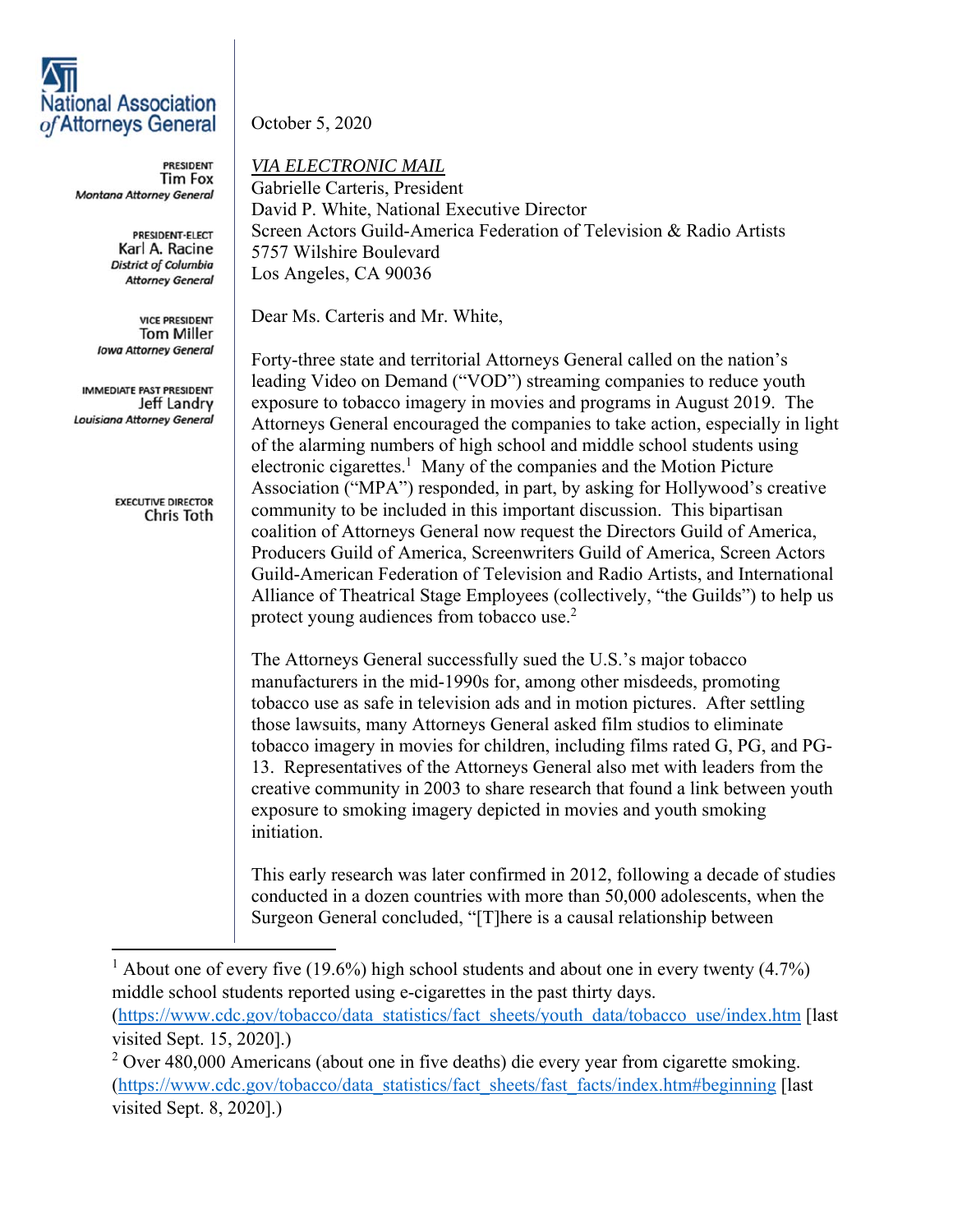Letter to SAG-AFTRA October 5, 2020 Page 2 of 6

depictions of smoking in the movies and the initiation of smoking among young people."<sup>3</sup> A 2020 study by Truth Initiative now shows youth and young adults who watch episodic programs with tobacco imagery via streaming, cable, and broadcast television are significantly more likely to initiate vaping than those who are not exposed to tobacco imagery on those media. In fact, even those with low levels of exposure were more than twice as likely to start using e-cigarettes, and those with high exposure were over three times more likely.<sup>4</sup> Previous studies by Truth Initiative found higher percentages of tobacco imagery in streamed original programs that are popular with youth during the 2015-2016 and 2016-2017 seasons than on broadcast television.<sup>5</sup> Compounding these findings, many American children are now consuming more media while at home, as a result of the COVID-19 pandemic.<sup>6</sup>

In the race to launch new platforms, provide more content, and capture audiences, many streaming companies failed to consider the impact that easy access to movies and programs with tobacco imagery has upon children. The MPA ratings system and TV Parental Guidelines, that were designed to shield youth from mature content in theaters and on broadcast television, provide little protection in the world of VOD streaming. With no industry-wide safeguards in place, children can more easily view mature content, including streaming PG-13, TV-14, R, and TV-MA-rated movies and programs with tobacco imagery.

We ask the Guilds to use their collective influence to persuade members of the creative community to depict tobacco imagery responsibly, while still supporting artistic freedoms. We also ask the Guilds to encourage streaming companies to adopt best practices that navigate youth audiences away from movies and shows with tobacco imagery. Among these practices, we have proposed banning tobacco imagery in all future, original youth-rated or youth-targeted content, with limited exceptions.<sup>7</sup> We have also asked streaming companies to recommend and promote

<sup>3</sup> U.S. Department of Health and Human Services, *Preventing Tobacco Use Among Youth and Young Adults: A Report of the Surgeon General.* Rockville, MD*,* 2012, at 602.

<sup>&</sup>lt;sup>4</sup> Morgane Bennett, et al., *Exposure to Tobacco Content in Episodic Programs and Tobacco and E-Cigarette Initiation*, Preventive Medicine, https://doi.org/10.1016/j.ypmed.2020.106169, Aug. 1, 2020, at 3.

<sup>5</sup> Truth Initiative, *While You Were Streaming: Smoking on Demand – A Surge in Tobacco Imagery is Putting Youth at Risk*, June 2019, at 4.

<sup>&</sup>lt;sup>6</sup> The Nielsen Company reported a 55% increase in VOD streaming.

<sup>(</sup>https://www.nielsen.com/us/en/insights/article/2020/connected-tv-usage-remains-above-precovid-19-levels-as-traditional-tv-viewing-normalizes/ [last visited Sept. 8, 2020].

 $<sup>7</sup>$  As exceptions, youth rated content may 1) depict historical figures who actually used tobacco</sup> or 2) clearly show the negative health effects of tobacco use. All other content with tobacco imagery should be rated TV-MA, R, or a higher designation.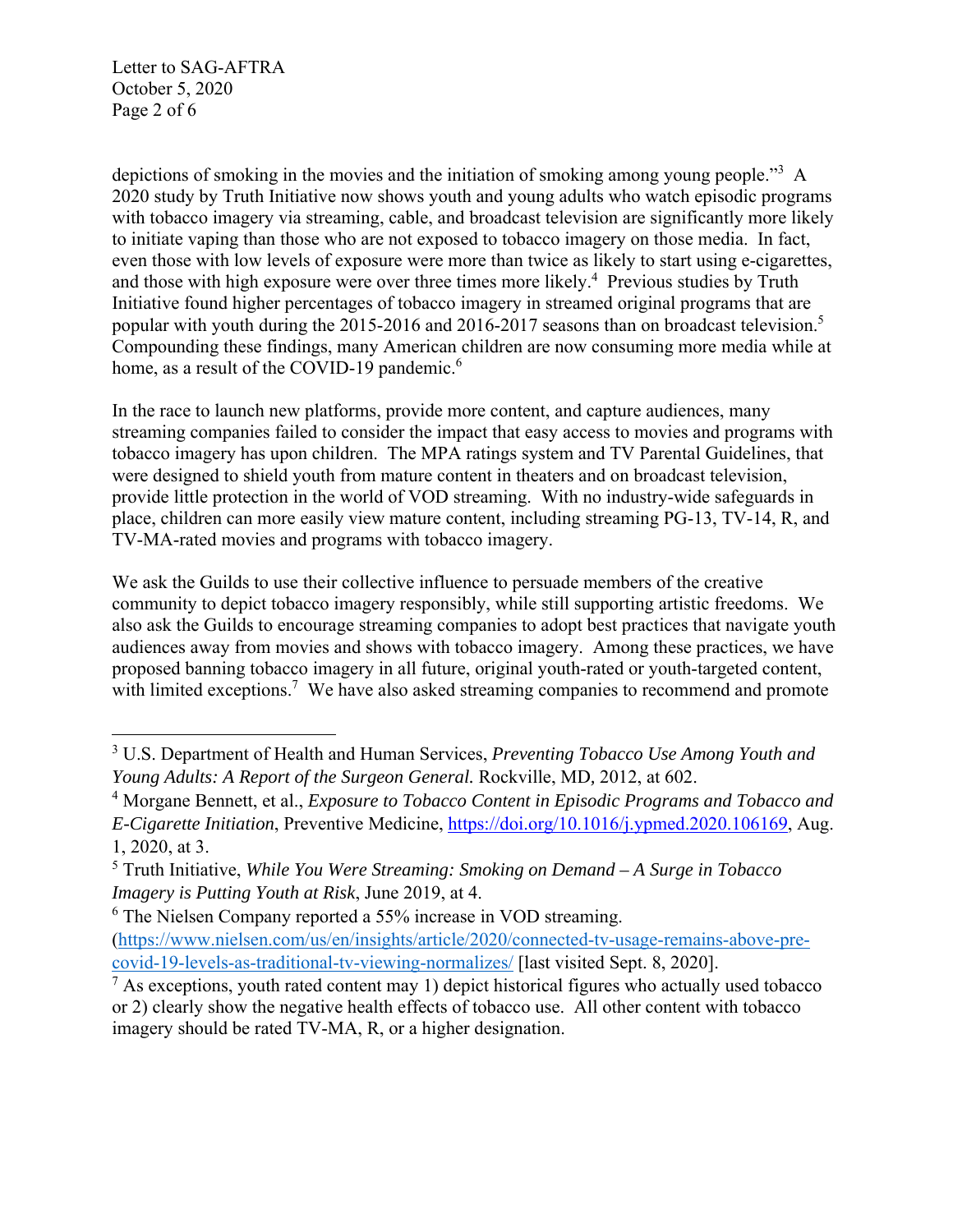Letter to SAG-AFTRA October 5, 2020 Page 3 of 6

only tobacco-free titles for children and families. We have challenged the companies to mitigate the historic and cumulative impact of watching tobacco imagery in movies and programs by running strong anti-tobacco spots, especially before videos with smoking or vaping. In addition, we have encouraged the companies to display prominent and forceful tobacco warnings before content with tobacco imagery and to offer effective parental controls, so families may be empowered to choose smoke-free content.

The Guilds' assistance and support is critical to implementing these changes and stopping the renormalization and glamorization of tobacco use. We look forward to opening discussions with you about ways the creative community can protect children, while maintaining artistic integrity. Please respond to Michael Hering, Director and Chief Counsel, National Association of Attorneys General Center for Tobacco and Public Health, at mhering@naag.org or (202) 326- 6023, by October 30, 2020, with the name and title of a contact person within your organization with whom we can speak regarding this important matter. Thank you for your attention to this critical issue.

Sincerely,

Xavier Becerra Douglas Peterson California Attorney General Nebraska Attorney General

Clyde "Ed" Sniffen, Jr. Acting Alaska Attorney General

Weise

Phil Weiser Colorado Attorney General

lledge

Leslie Rutledge Arkansas Attorney General

William Tong Connecticut Attorney General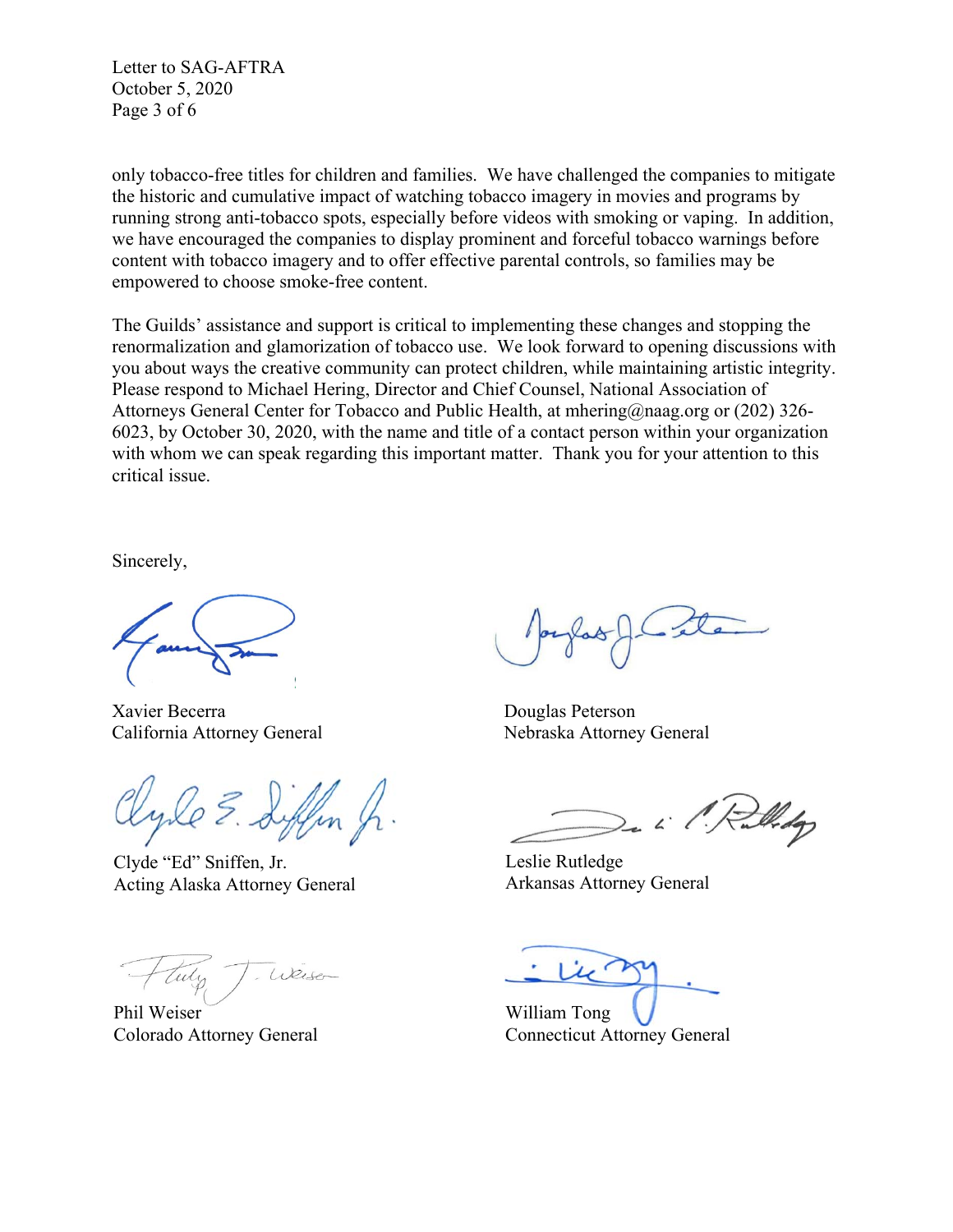Letter to SAG-AFTRA October 5, 2020 Page 4 of 6

athleen Comings

Kathleen Jennings Delaware Attorney General

Leevin Taitano Camacho Guam Attorney General

Clare E. Connors Hawaii Attorney General

 $\left( \begin{array}{c} \mathcal{L} \end{array} \right)$ 

Kwame Raoul Illinois Attorney General

ent Schmit

Derek Schmidt Kansas Attorney General

j

Jeff Landry Louisiana Attorney General

 $Bia - E$  feel

Brian Frosh Maryland Attorney General

Karl-A. Racine District of Columbia Attorney General

Ashley Moody

Florida Attorney General

 $\sim$ l ma

Lawrence Wasden Idaho Attorney General

Tom Miller

Tom Miller Iowa Attorney General

Daniel Cameron Kentucky Attorney General

aron M. Frey

Aaron M. Frey Maine Attorney General

Maura Healey Massachusetts Attorney General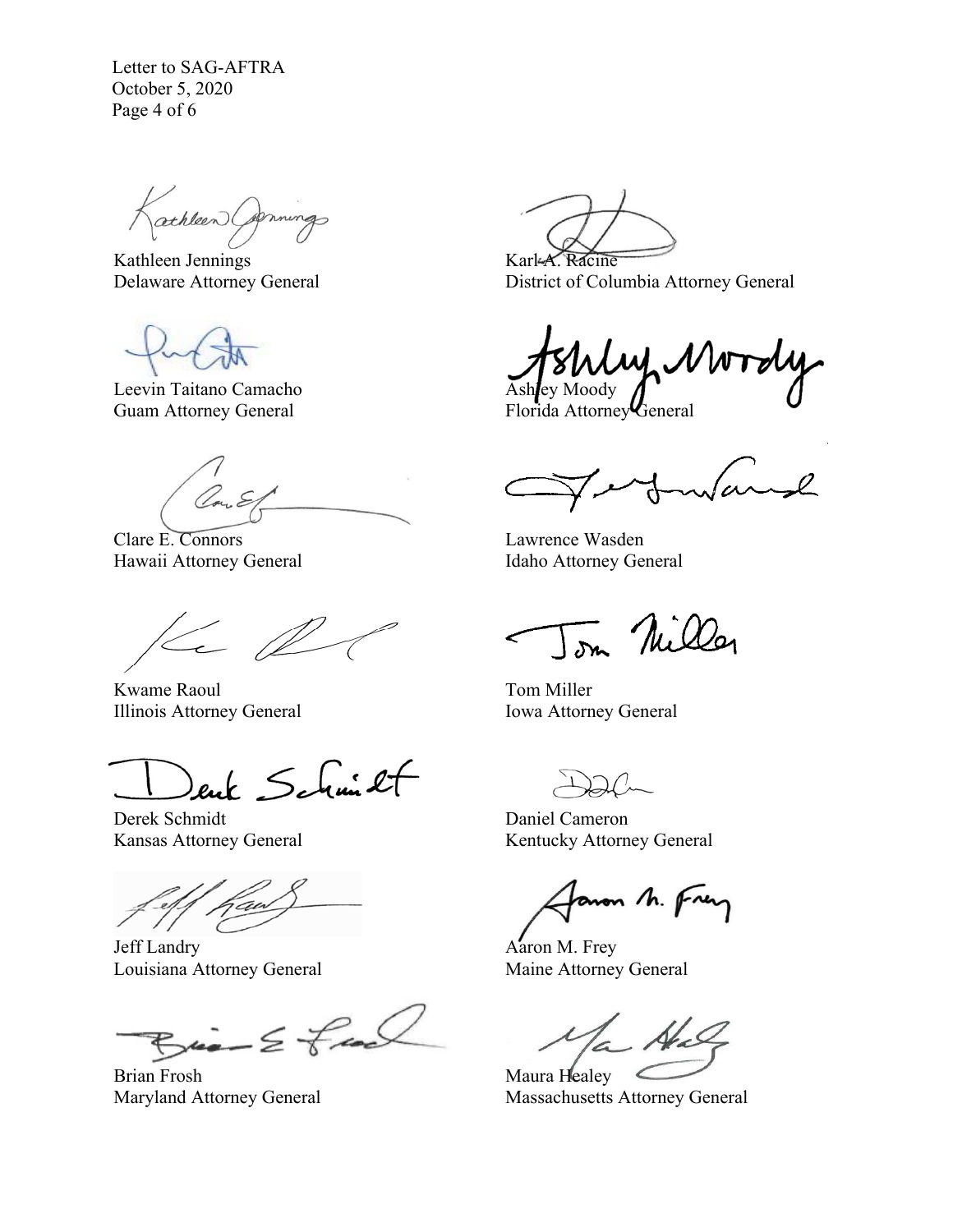Letter to SAG-AFTRA October 5, 2020 Page 5 of 6

Dana Wessel

Dana Nessel Michigan Attorney General

Tim Fox Montana Attorney General

Gordon MacDonald New Hampshire Attorney General

for be

Hector Balderas New Mexico Attorney General

lad Stán

Josh Stein North Carolina Attorney General

Dave Yost

Dave Yost Ohio Attorney General

eithellis or

Keith Ellison Minnesota Attorney General

 $\frac{1}{2}$ 

Aaron D. Ford Nevada Attorney General

Gurbir S. Grewal New Jersey Attorney General

LettiA JAmes

Letitia James New York Attorney General

formanderson

Edward Manibusan Northern Mariana Islands Attorney General

Mike Hunter

Oklahoma Attorney General